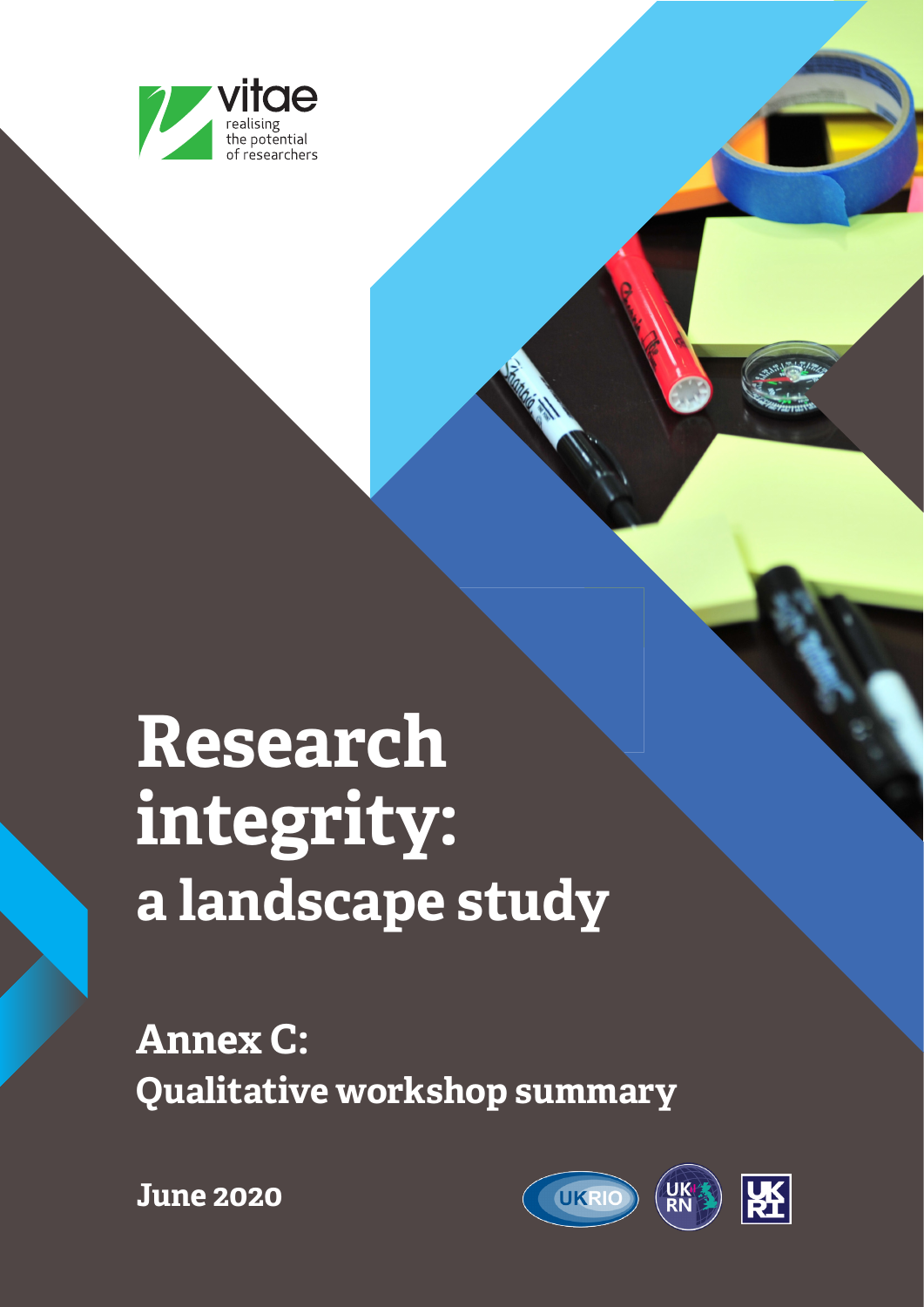# **Research integrity: a landscape study**

Vitae in partnership with the UK Research Integrity Office (UKRIO) and the UK Reproducibility Network (UKRN)

Commissioned by UK Research and Innovation (UKRI)

#### **Authors**

Dr Janet Metcalfe, Vitae Dr Katie Wheat, Vitae Professor Marcus Munafò, UK Reproducibility Network James Parry, UK Research Integrity Office

Vitae, © 2020 The Careers Research and Advisory Centre (CRAC) Limited

#### **Acknowledgements**

We are grateful to Research England, UKRI, and their External Advisory Group for their support and guidance during the project and would like to record our thanks to the interviewees, workshop participants and survey respondents for sharing their time and experiences.

External Advisory Group members: Dr Steven Hill (Research England - Chair), Dr Simon Kolstoe (University of Portsmouth), Neil Jacobs (UKRI), Prof Ottoline Leyser (University of Cambridge), Prof Malcolm Macleod (University of Edinburgh), Dr Elaine Morley (UKRI), Leonie Shanks (Universities UK), Dr Karen Salt (UKRI), Dr Netta Weinstein (Cardiff University), and Dr Frances Downey (UKRI). Research England project support was provided by Dr Helen Snaith and Dr Lewis Dean and was greatly appreciated.

We also thank other members of the project team: Karen Haynes (Frontinus), Dr Robin Mellors-Bourne and Meryem Yilmaz (CRAC), Dr Anne-Marie Coriat (the Wellcome Trust), Dr Maura Hiney (the Health Research Board, Ireland), and Dr Robby Thibault and Dr Jackie Thompson (the University of Bristol).

The interpretations and opinions in this report are those of the authors and may not reflect the policy positions of UKRI.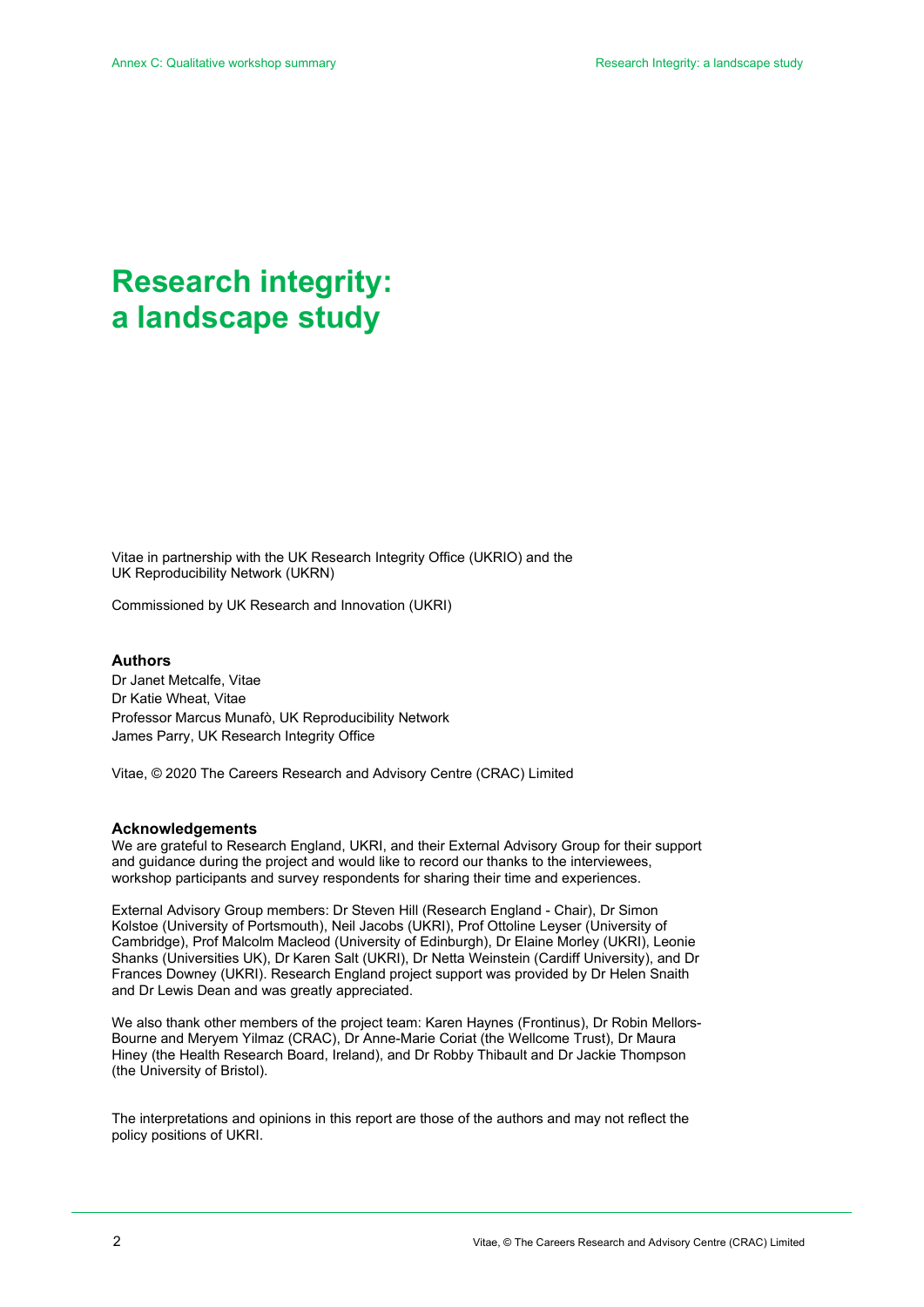## **Contents**

| 1 <sup>1</sup> |     |  |
|----------------|-----|--|
| $\overline{2}$ |     |  |
| 3 <sup>1</sup> |     |  |
|                |     |  |
| $4 \quad$      |     |  |
|                | 4.1 |  |
|                | 4.2 |  |
|                | 4.3 |  |
|                | 4.4 |  |
|                | 4.5 |  |
|                | 4.6 |  |
| 5 <sub>1</sub> |     |  |

This summary of the qualitative workshop outcomes provides further background to the 'Research Integrity: a landscape study' report, as one of the data-gathering activities that informed the development of the survey and contributed to the results presented in the report.

Notable findings from the workshops can be found within the main report, where relevant. However, this annex provides a fuller exploration of the salient themes from the discussions which may be useful for those wishing to build on the study or place the results in a more detailed context.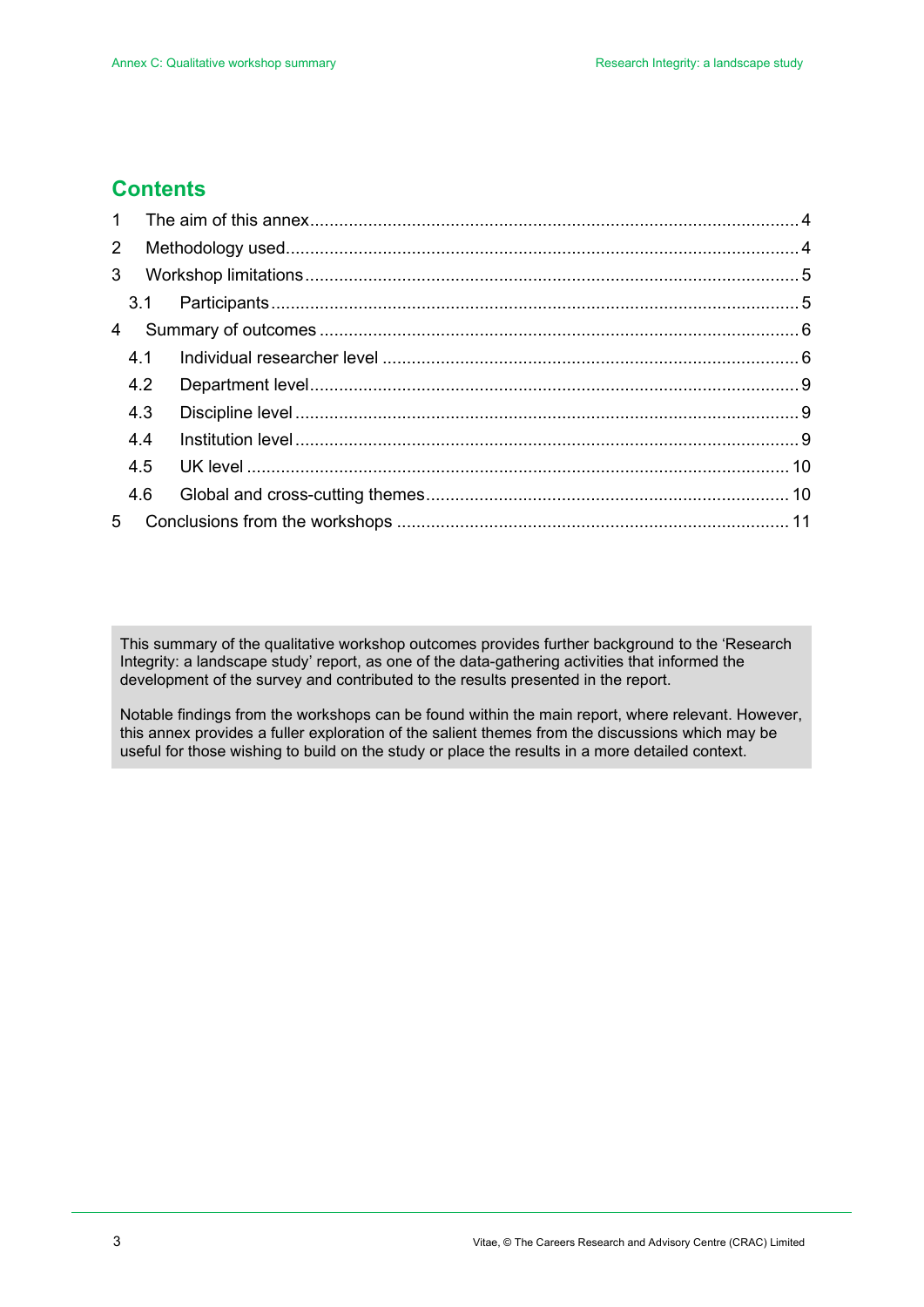## <span id="page-3-0"></span>**1 The aim of this annex**

To support a deeper understanding of research behaviour and perceptions in relation to incentives working for and against research integrity, four stakeholder engagement workshops were conducted with researchers from a range of disciplines, career stages and institutions. Two workshops took place during the initial exploratory phase of the study and the other two took place towards the end of the data collection phase.

The two early workshops were conducted in parallel with the literature review. The focus was on identifying 'known unknowns' that might be addressed through further data collection, and on understanding the converging and diverging evidence regarding the impact of incentives in the research ecosystem on the research integrity behaviour of researchers. The outcomes of these workshops were used to inform the literature review and survey development.

The two later workshops were conducted in parallel with the large-scale survey to support the synthesis of the emerging findings of the study, including testing emerging models of research integrity behaviour and incentives. The outcomes of these workshops were used to inform the survey analysis and the overall conclusions of the study.

## <span id="page-3-1"></span>**2 Methodology used**

Half-day workshops were hosted by King's College London, the University of Manchester, the Scottish Funding Council (Edinburgh) and the Francis Crick Institute (London). The workshops were publicised through Vitae, UKRIO and UKRN email and social media networks, and the Research England and Vitae websites.

All participants gave informed consent and participation was on a voluntary basis. Workshops were not audio- or video-recorded and participants were guaranteed anonymity in the reporting of workshops. An anonymous and voluntary paper-based monitoring form was provided to gather additional equality, diversity and inclusion (EDI) characteristics from participants. This information was not linked to the workshop outputs or used for selection purposes.

One lead facilitator and an additional observer/facilitator attended each workshop. The role of the facilitators was to provide structured activities and input as a framework for group discussions, to provide questions and prompts for deeper exploration of emerging themes, to encourage participants to document their discussions, and to take notes. Workshop outputs for analysis included participant-led notes of group discussions and individual reflections on flip charts and post-its, flip chart records of facilitator-led plenary feedback discussions, facilitators' private observational notes and photographs of activity outputs.

Different discussion questions and activities were used for the two earlier and the two later workshops, while maintaining the overall approach using a combination of small group discussions, individual reflection and whole-group feedback. The activities and outcomes have been combined across all workshops for the purpose of this annex.

During the workshops, participants worked in small groups to:

- discuss their research motivations and experience of research ecosystem drivers
- consider the impacts of these on research integrity
- identify shared and diverging perspectives on the positive and negative nature and strength of incentives.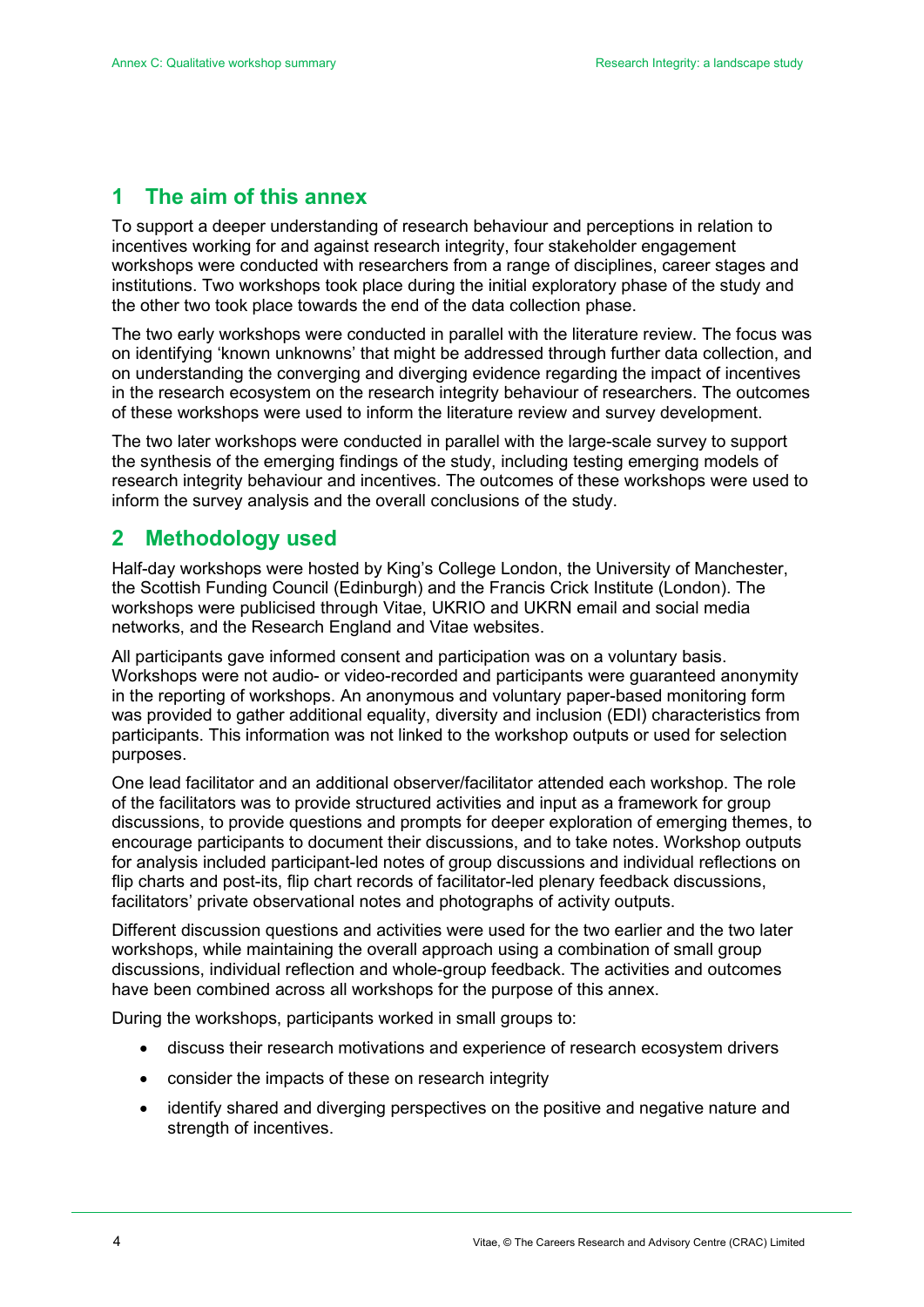## <span id="page-4-0"></span>**3 Workshop limitations**

It is important to note a number of limitations when considering the outcomes of the workshops, in particular due to the relatively small numbers of individuals and organisations reached in comparison to the survey. Many observations may therefore be limited to the opinions and experiences of a small number of individuals and may not be representative of the research base in general. Workshop participants also self-selected to register and therefore may have specific interests in and/or concerns about research integrity that exceed those of the general researcher population, although the workshops did appear to attract researchers with differing levels and extent of experience of the research integrity debate.

Furthermore, the language of research integrity is currently dominated by particular scientific disciplines. The influence that this had was seen in the high proportion of researchers registering and attending the workshops who came from Research Excellence Framework (REF) Panel A disciplines; this influence was therefore also seen in the conversations that took place during the workshops.

Seeking views through group discussion inherently risks over-representing the views of more vocal participants. However, facilitator observation suggests that junior and senior researchers spoke out in similar measure, and many participants used the opportunity given at the end of the workshops to submit individual written comments, partly mitigating tendencies toward 'group think'.

There was also comparatively little discussion in the workshops of how incentives might impact in relation to gender, ethnicity and other characteristics related to EDI. Issues raised by participants included mental health, neurodiversity and social capital.

#### <span id="page-4-1"></span>**3.1 Participants**

81 participants attended across the four workshops, from 47 research organisations in England and Scotland (44 universities and 3 research institutes). The majority were researchers; others worked in management roles, research services and technical support roles. Table 3.1 summarises further characteristics.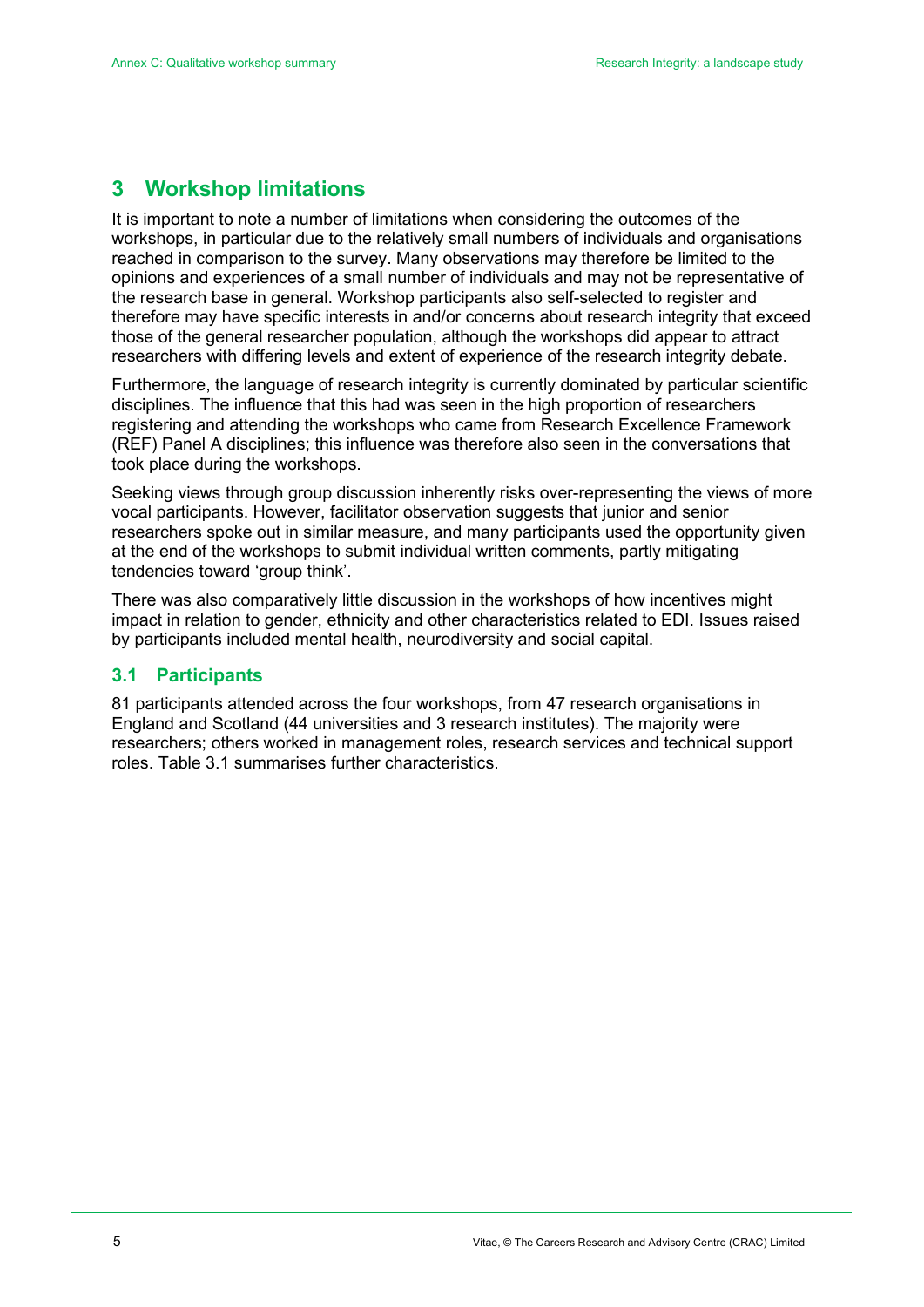#### **Table 3.1**

#### **Workshop participants**

| <b>Participant characteristics (N=81)</b> | No.            | $\frac{9}{6}$ |
|-------------------------------------------|----------------|---------------|
| <b>Type of role</b>                       |                |               |
| Research role                             | 66             | 81            |
| Non-research role                         | 15             | 19            |
| <b>Type of institution</b>                |                |               |
| <b>Russell Group university</b>           | 33             | 41            |
| Pre-1992 university                       | 23             | 28            |
| Post-1992 university                      | 20             | 25            |
| <b>Research institute</b>                 | $\overline{4}$ | 5             |
| Other organisation                        | 1              | 1             |
| Discipline by REF 2021 panel <sup>1</sup> |                |               |
| Panel A                                   | 32             | 40            |
| Panel B                                   | 16             | 20            |
| Panel C                                   | 16             | 20            |
| Panel D                                   | $\overline{7}$ | 9             |
| No discipline stated                      | 10             | 12            |
| Researcher career stage (N=66)            |                |               |
| R4 Leading                                | 11             | 17            |
| R3 Independent                            | 17             | 26            |
| <b>R2</b> Established                     | 19             | 29            |
| R1 First-stage                            | 19             | 29            |

## <span id="page-5-0"></span>**4 Summary of outcomes**

The outputs of the workshops have been synthesised and are described below across the layers of the research ecosystem (see main report, Figure 1.2); however, only the second pair of workshops were explicitly given this structure. Incentives are noted as either positive or negative drivers of research integrity behaviours where a clear consensus emerged from the outputs.

#### <span id="page-5-1"></span>**4.1 Individual researcher level**

Workshop participants spoke eloquently about their motivations to become researchers, to engage in high-quality research and to "do it right". Positive motivations included developing the next generation of researchers and public engagement, particularly in validating the ultimate purpose of research and use of public money, as well as basic curiosity, benefitting society and problem-solving. They posited that motivations such as public engagement and

<span id="page-5-2"></span><sup>&</sup>lt;sup>1</sup> Most represented disciplines were: Psychology, Psychiatry and Neuroscience (10 researchers); Biological Sciences (10); Engineering (6); Clinical Medicine (5); Business and Management (4); Public Health, Health Sciences and Primary Care (4).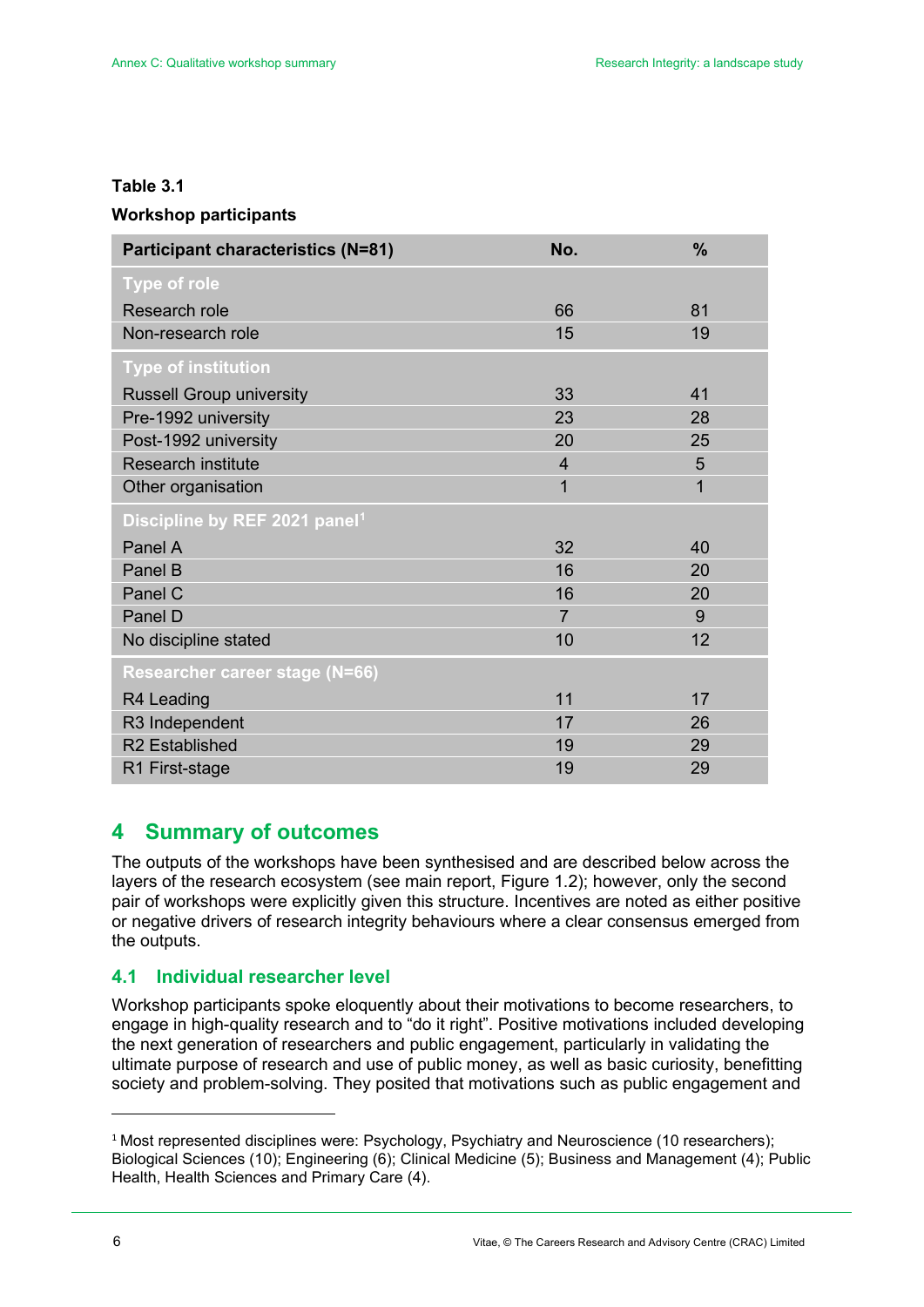industrial collaboration could directly benefit research integrity as "the integrity associated with clear and transparent explanation is positive". They were concerned that too much ambition (within the current reward system) can erode self-integrity and responsible use of reputation, having an overall negative effect.

Among early career researchers, individual responses to pressures of workload, uncertain career prospects and negative behaviours of research leaders and managers (e.g. reduced mental health, personal drive and resilience) may affect research integrity. Researchers may be deterred from speaking out when something is wrong for a number of reasons, such as desire for approval, concern for career progression or prospects, or lack of alternative perspectives (e.g. working in a culture where "little lies/fudges'' are accepted). Others noted challenges such as maintaining integrity in article and grant writing when success is linked to novelty and a compelling story – the temptation being to "oversell".

Suggested incentives at the individual researcher level that could positively impact on research integrity included having mandatory research integrity training, having clear recognition of financial interests (e.g. private practice, consultancy), and reducing unconscious bias.

In the later workshops, participants also described researcher behaviours in relation to five 'virtues' of research integrity (open, honest, rigorous, original, and caring and respectful); Table 4.1 summarises the outputs.

#### **Table 4.1**

| <b>Positive behaviours</b>                                | <b>Neutral statements or</b><br>mixed behaviours | <b>Negative behaviours</b> |
|-----------------------------------------------------------|--------------------------------------------------|----------------------------|
|                                                           | <b>OPEN</b>                                      |                            |
| ÷.                                                        | $+/-$                                            |                            |
| Open access publishing                                    |                                                  |                            |
| Sharing data                                              |                                                  |                            |
| Having transparent research<br>process                    |                                                  |                            |
| Declaring conflicts of<br>interest                        |                                                  |                            |
| Declaring constraints (e.g.<br>non-disclosure agreements) |                                                  |                            |
| Pre-registration                                          |                                                  |                            |
| Open peer review                                          |                                                  |                            |
| Open communication about<br>research integrity            |                                                  |                            |
| Facilitating global access to<br>research                 |                                                  |                            |
| Open travel for researchers                               |                                                  |                            |
| Openness of culture                                       |                                                  |                            |

#### **Behaviours suggested by participants as relevant to 'virtues' of research integrity**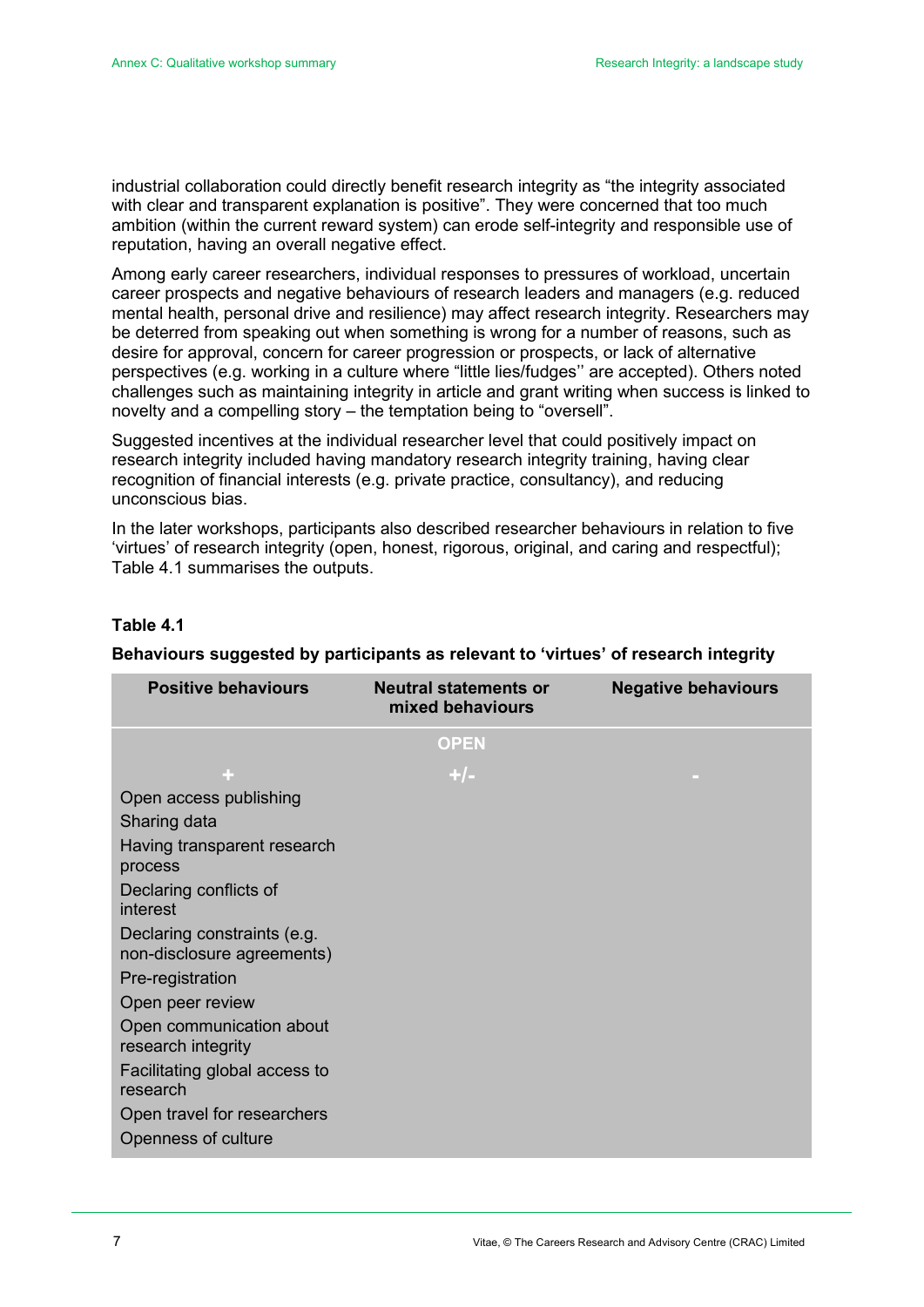| <b>HONEST</b>                                 |                                                          |                                               |  |  |  |
|-----------------------------------------------|----------------------------------------------------------|-----------------------------------------------|--|--|--|
|                                               | $+/-$                                                    |                                               |  |  |  |
| Pre-registration                              | <b>Author contributions</b>                              | Selective outcome reporting                   |  |  |  |
| Open metadata/code                            | <b>Professional ethics</b>                               |                                               |  |  |  |
| Good knowledge of                             |                                                          |                                               |  |  |  |
| methods (avoiding<br>'accidental' dishonesty) |                                                          |                                               |  |  |  |
| Admitting there is a problem                  |                                                          |                                               |  |  |  |
| with research culture                         |                                                          |                                               |  |  |  |
|                                               |                                                          |                                               |  |  |  |
|                                               | <b>RIGOROUS</b>                                          |                                               |  |  |  |
|                                               | $+/-$                                                    |                                               |  |  |  |
| Proactively seeking                           | Rigour is a feature of                                   | Statistically incompetent                     |  |  |  |
| information                                   | experimental design                                      | Selectivity                                   |  |  |  |
| Being systematic/thorough                     | Rigour is not the same as                                | Shame rather than pride in                    |  |  |  |
| Rigour of thought                             | openness                                                 | reanalysis (republication                     |  |  |  |
| Having a research plan and                    |                                                          | /retraction/replication)                      |  |  |  |
| following it                                  |                                                          | Unchallenging research<br>advisory committees |  |  |  |
| Knowing what we are asking<br>and why         |                                                          |                                               |  |  |  |
|                                               |                                                          |                                               |  |  |  |
|                                               | <b>ORIGINAL</b>                                          |                                               |  |  |  |
|                                               | $+/-$                                                    |                                               |  |  |  |
| Credit for contribution                       | Originality should not be a                              | 'Fetishising the new'                         |  |  |  |
| Reproducibility                               | criterion (e.g. for publication)<br>Novelty is overrated | Equating innovation with<br>virtue            |  |  |  |
|                                               |                                                          | Too much trust in opinion<br>leaders          |  |  |  |
|                                               |                                                          | Hype (e.g. IVF industry)                      |  |  |  |
|                                               |                                                          | Publish or perish                             |  |  |  |
|                                               | <b>CARING AND RESPECTFUL</b>                             |                                               |  |  |  |
| ÷                                             | $+/-$                                                    |                                               |  |  |  |
| <b>Respect for colleagues</b>                 | Culture                                                  |                                               |  |  |  |
| Respecting copyright                          | <b>Towards research</b>                                  |                                               |  |  |  |
| Guarding public trust                         | participants/subjects                                    |                                               |  |  |  |
| <b>Cultivating diversity</b>                  | Professional and positional                              |                                               |  |  |  |
| Promotion on merit                            | power                                                    |                                               |  |  |  |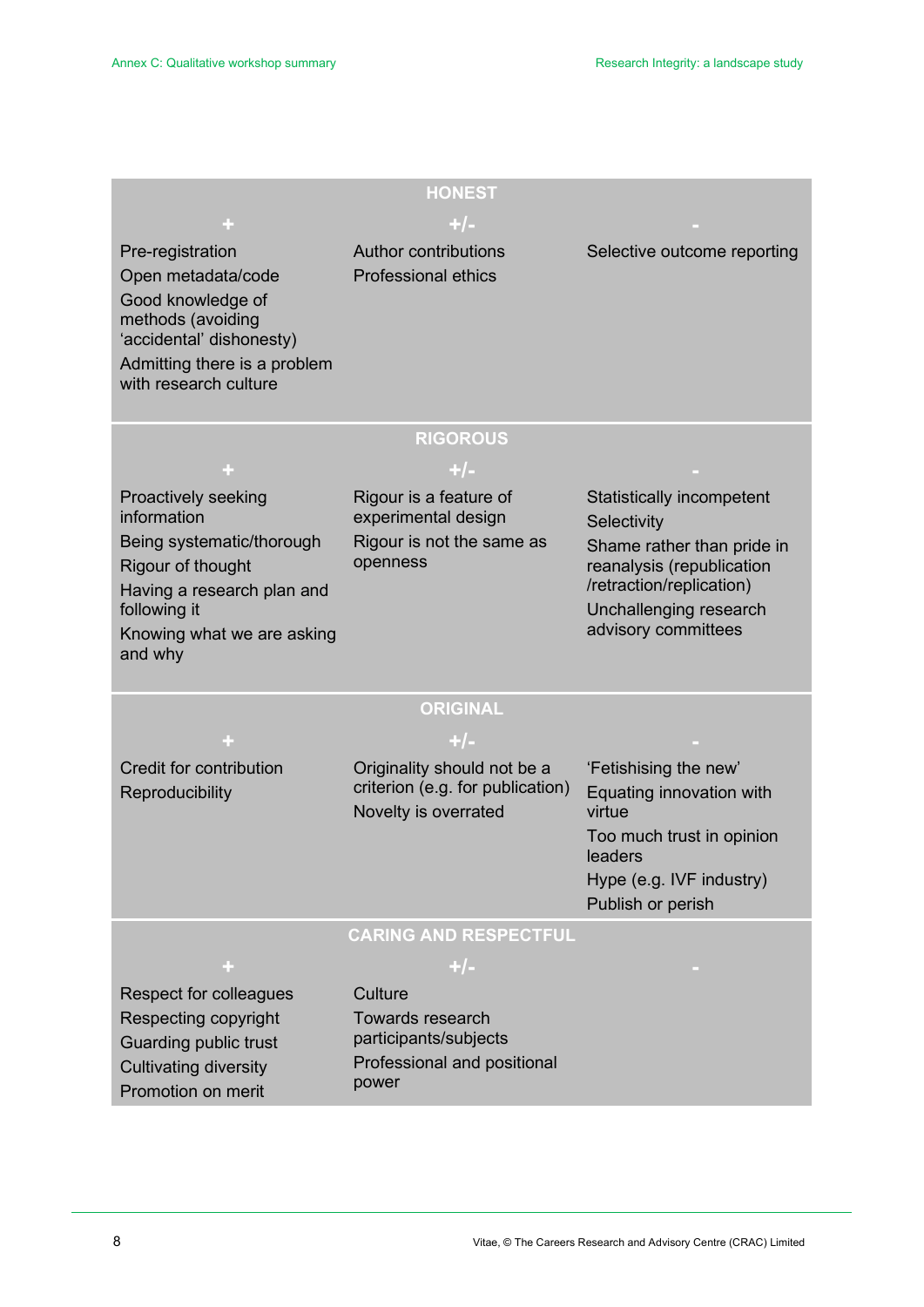#### <span id="page-8-0"></span>**4.2 Department level**

It was at the department or research group level where participants were most passionate about the impact of behaviours on research integrity. Concentration of power in the hands of a small number of individuals was seen as potentially facilitating personal research agendas, misuse of ego and reputation-building, bullying and harassment, favouritism and questionable research practices. Role models could also be weak where research leaders' time was consumed elsewhere, notably in grant writing. In contrast, a positive research environment was open to learning, positive values and continuous improvement, and made researchers feel safe to admit mistakes. Training and mentoring in research methods and research integrity, especially close to the research environment, were seen as strong positives.

Participants suggested that management training, improvements to work-life balance through a reduction of long hours, and building diversity into collaborations could all have a positive impact on research integrity behaviours at the level of departmental or local culture. However, participants did not always make a clear distinction between incentives operating at the individual, local or institutional level.

#### <span id="page-8-1"></span>**4.3 Discipline level**

Multidisciplinary research was seen as a strong positive incentive for research integrity and a counterweight to methodological inertia and bias. Most groups deemed reproducibility to be a strong positive. Participants exchanged information on disciplinary approaches to collaboration and (formal and informal) peer review (e.g. computer science 'hackathons') and publishing practices (e.g. registered reports). It was recognised that disciplinary language barriers, cultural and other factors can impede transferability of practices.

Peer review was seen as a potent force in need of reform, too often being a rushed and lowquality process because it is not recognised in workload models. Suggestions for improvement included: making the process more open and transparent; having more or better training; including reward and recognition for peer review within evaluation processes; and changes to the terms and conditions of grants.

Further potential incentives for positively influencing research integrity at the discipline level included measuring what are deemed to be the important things as a discipline, having domain-specific checklists for reporting, recognising domain-specific challenges for research integrity (e.g. protecting anonymity of qualitative research participants), having disciplinebased codes of conduct, and withdrawing support for questionable research.

#### <span id="page-8-2"></span>**4.4 Institution level**

It was thought that mentors, EDI policies, and research integrity training were important drivers of positive behaviours. However, it was felt that the interplay between institutional forces and departmental bonds determines how institutional policy impacts on practice. Strong departmental cultures could amplify or resist institutional influences, particularly the implementation of policies. There was concern that 'negative cultures' (overly prestigeseeking or competitive) could be aligned at institutional and departmental level, leading to lower levels of research integrity.

There was substantial agreement that research integrity could be impacted negatively by: fixed-term contracts; the use of metrics or key performance indicators (KPIs) for researcher assessment based narrowly on publication record; and institutional reputation or league tables. Some groups also felt that research intensity and workload models were strong negative drivers, particularly financial targets for generating research funding. The pursuit of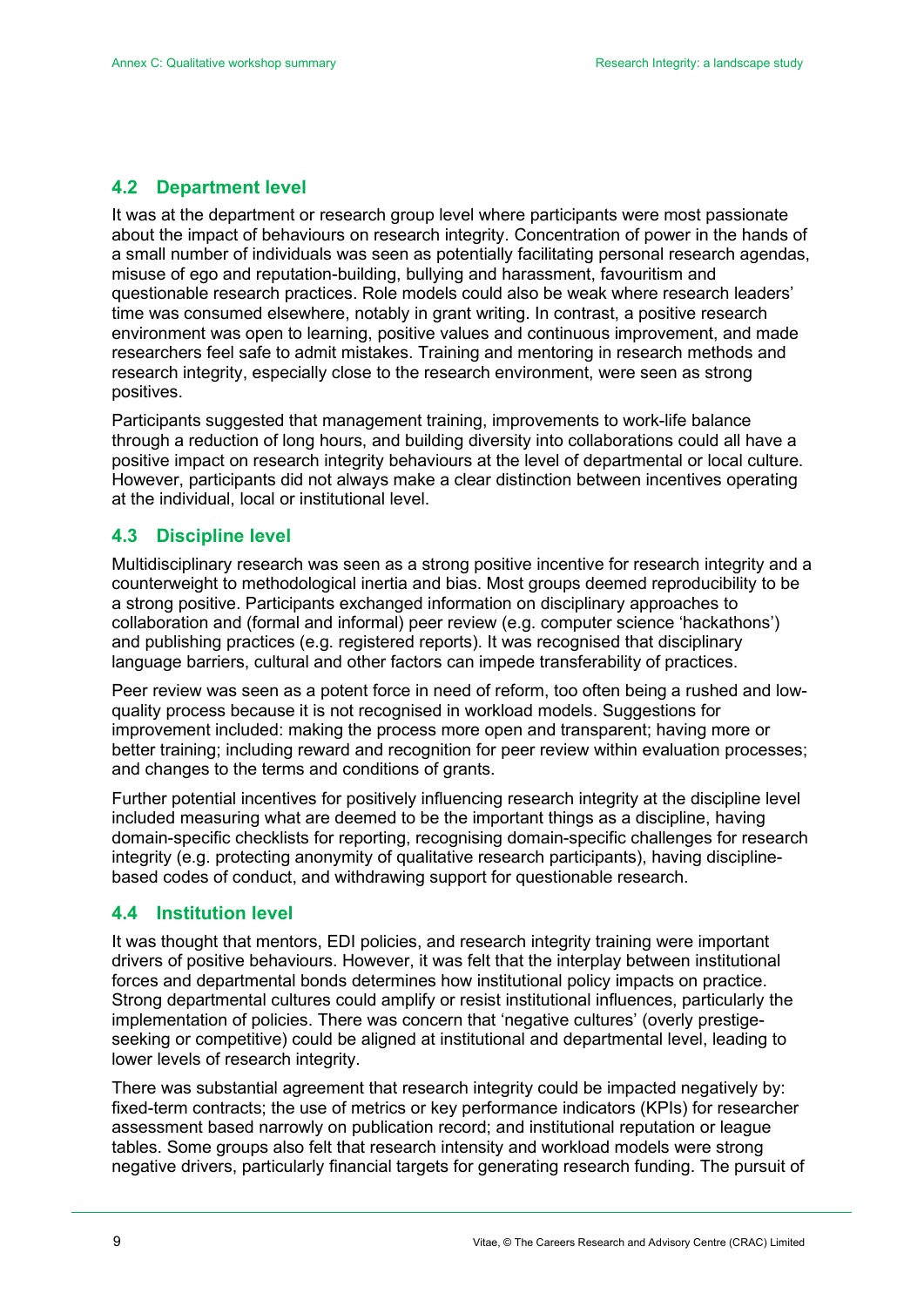industry funding could lead to conflicts of interest, while prioritising 'hot' areas to attract large grants could lead, for example, to lack of sufficient resource allocation, such as for computing, technical support and training in non-prioritised areas. Institutional funding issues were thus seen as having a direct impact on research quality and integrity, as were access to the workforce and expertise.

It was noted that incentives and priorities at the institutional level heavily influence the research environment and it is therefore important to get these right. Some participants also discussed inconsistencies in policy and practice across institutions (e.g. human resource policies, recruitment, research ethics committees) despite diffuse good practice, and the complexities of funding at an institutional level.

On suggested incentives for increased research integrity, there were further mentions of training, including leadership and management, ethics, open communication and having conversations about research integrity. The importance of university management following research integrity principles and being properly resourced to deliver on the research integrity concordat were also noted.

#### <span id="page-9-0"></span>**4.5 UK level**

Incentives for positive research integrity behaviours on which there was much agreement among workshop participants were funding for longer projects (promoting more rigorous research) and funding for multidisciplinary projects (such as on the developmental effects of exposure to new perspectives), although challenges in finding journal publishers suitable for ensuring the integrity of multidisciplinary outputs were reported.

Funding was seen as having negative impacts on research rigour and honesty where grants were short term or where funding priorities drove researchers to "venture outside their area of experience". Lack of funding for replication studies, techniques and methods was highlighted. The concordats on research integrity, open data and researcher development were seen as positive drivers but currently having weak impact on researcher behaviour, and may need further resource at a UK level. Views on the REF's impact on research integrity were split between negative and positive, depending on whether participants were judging by REF 2014 or looking forward to REF 2021, which was seen as less likely to incentivise negative research behaviours.

Embedding incentives in support of research integrity at the UK level was seen to need collective action across a range of stakeholder groups, including government belief in the importance of research integrity, actions by funders to increase core funding and decrease competition for grant funding, aligning metrics to research integrity, emphasising quality or peer review and a diverse range of metrics in the REF and other assessments, and improving public trust through public engagement and the media.

#### <span id="page-9-1"></span>**4.6 Global and cross-cutting themes**

There was little consensus around positive global drivers, apart from the European Commission's initiative on responsible research and innovation (RRI) which was viewed positively overall. While some saw open science as a positive driver, others thought its effects were uncertain. Perceived negatives in publishing practices focused on journals wanting 'novelty/sexiness/story'. Some participants felt that new ideas and methods received little attention and that negative results were insufficiently published. While publishing practices varied by discipline, it was felt that too often journal publishing exacerbated the tension between what was 'good for research' (accurate scientific record) and 'good for researchers' (regular publishing for career progression).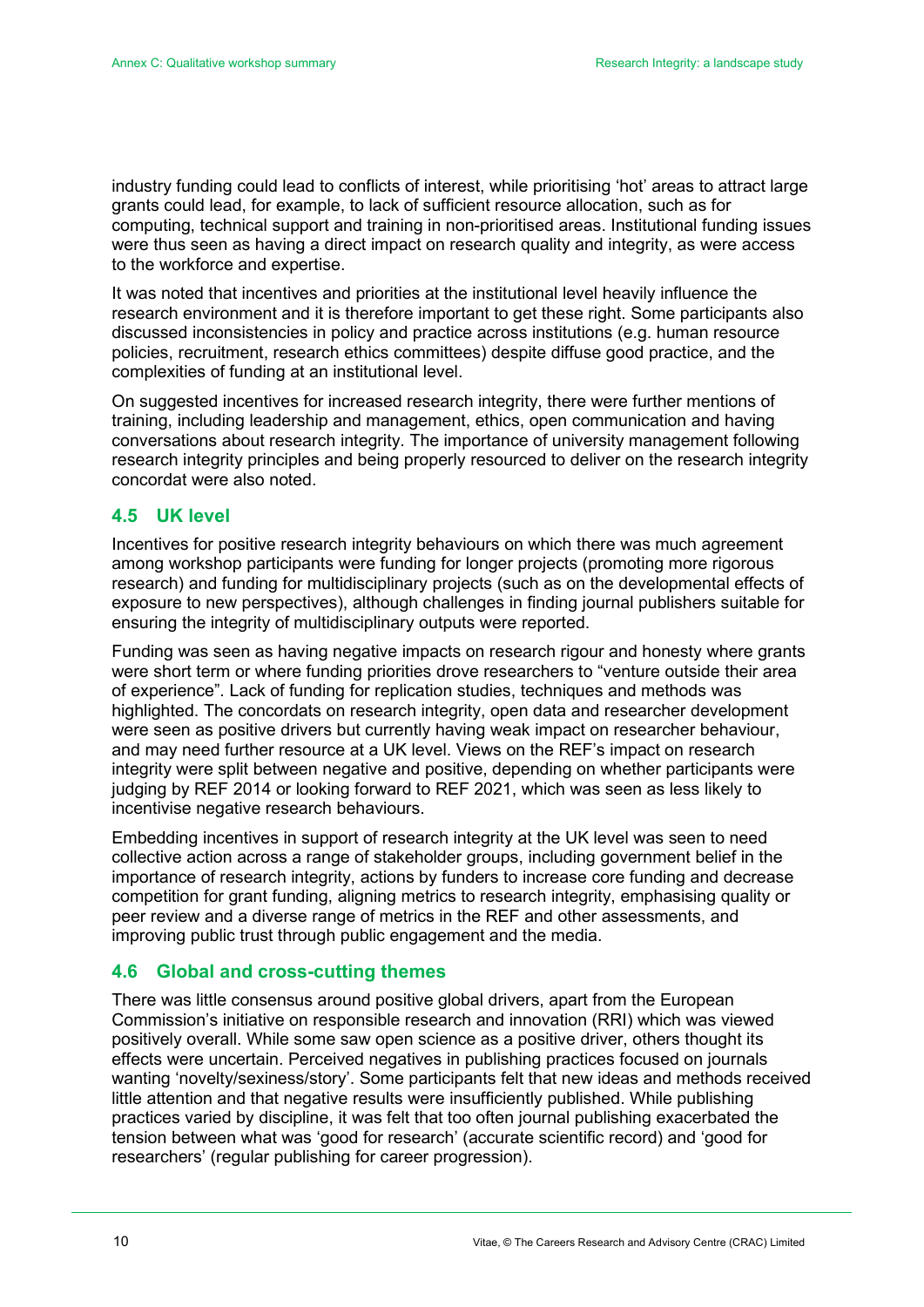In improving the global research environment for research integrity, participants reiterated the need for collective responsibility and action through all levels of the research ecosystem. Participants felt that incentives should not only be focused on driving individual behaviour, but also on changing the environment and support around them. Finding ways to facilitate publication of null or negative results was perceived as having a potentially positive impact. Some participants also mentioned the need to aim for 'better' rather than 'perfect'.

### <span id="page-10-0"></span>**5 Conclusions from the workshops**

A more positive environment for research integrity was described as celebrating and valuing integrity, sharing good practice, assessing research quality, rewarding open research practices, detecting lapses early and having a supportive and proportionate response, and promoting a positive culture.

Individual researchers, particularly earlier in their career, may have limited insight into how global and UK-level drivers are translated into policy and practice. Table 5.1 shows the overall themes that workshop participants perceived as important for research integrity.

#### **Table 5.1**

| <b>Theme</b>                                      | <b>Description</b>                                                                                                                                                                                                                                                                                                                                            |  |  |
|---------------------------------------------------|---------------------------------------------------------------------------------------------------------------------------------------------------------------------------------------------------------------------------------------------------------------------------------------------------------------------------------------------------------------|--|--|
| <b>Employment pressures</b>                       | Workload pressure, insecurity of employment and short grants<br>and contracts, restricted success criteria and how these are<br>associated with questionable research practices and honest<br>error.                                                                                                                                                          |  |  |
| <b>Training and guidance</b>                      | Insufficient knowledge of what constitutes high levels of<br>research integrity may be a significant factor in poor research<br>practice.                                                                                                                                                                                                                     |  |  |
| <b>Scope for targeting</b><br>positive incentives | There was support for strengthening positive incentives and<br>recognition associated with peer review, leadership and<br>management, and outputs beyond prevailing publishing<br>models. These would align with positive individual researcher<br>motivations to produce high-quality research that researchers<br>report is threatened by negative drivers. |  |  |
| <b>Locus and nature of</b><br>strong forces       | Department and research group leaders have a strong impact<br>on research undertaken and researcher behaviour. Incentives<br>at more distant levels may not feed through.                                                                                                                                                                                     |  |  |
| <b>Academic discipline</b>                        | Disciplinary norms that incentivise (or disincentivise) positive<br>research integrity behaviours are little disseminated or<br>understood beyond the discipline. It was suggested that<br>research into research integrity should include a focus on<br>disciplinary differences and impacts.                                                                |  |  |

#### **Participants' perceptions of key factors affecting research integrity**